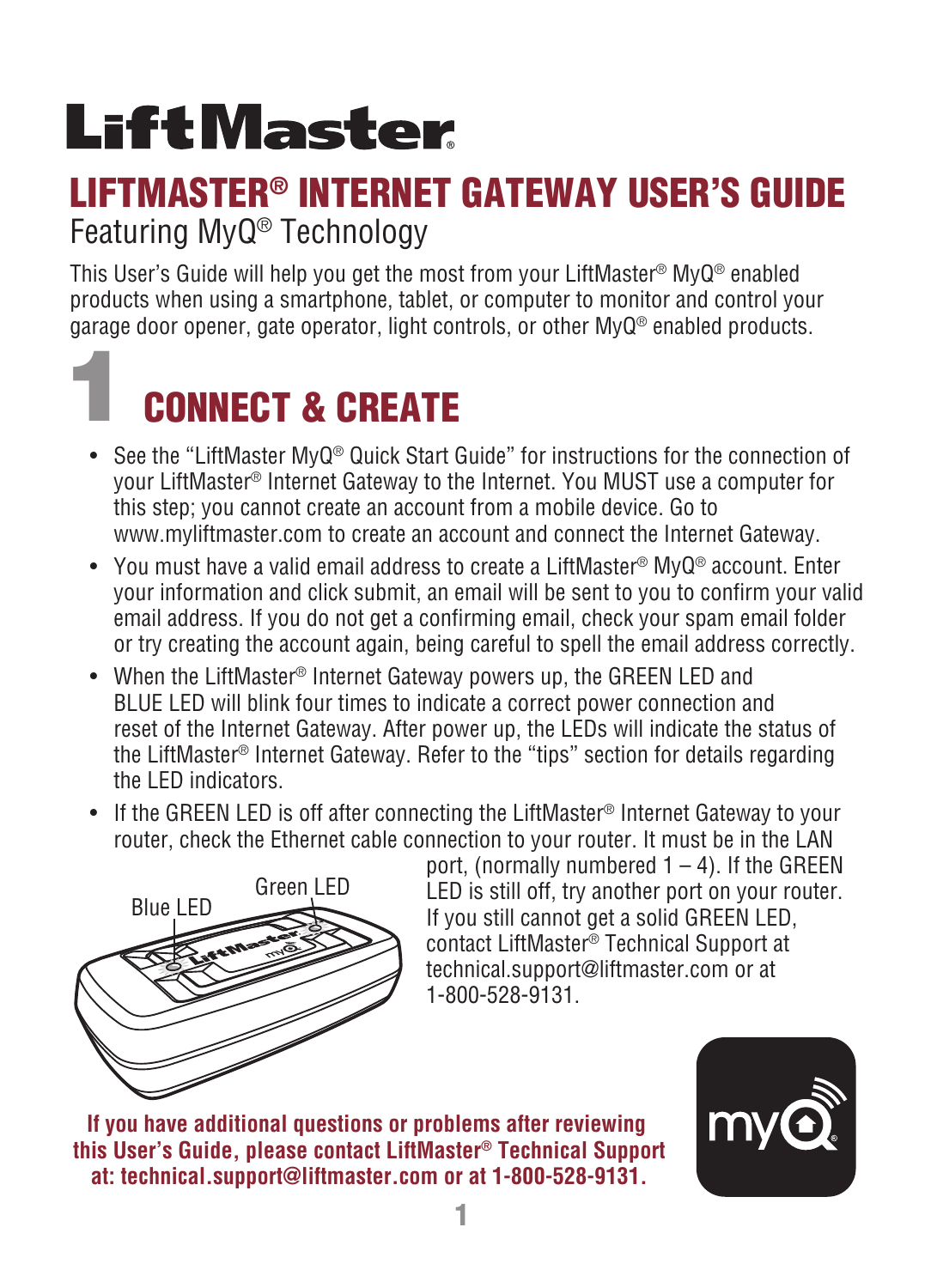### **2 REGISTER LIFTMASTER® INTERNET<br>CGATEWAY & ADD DEVICES CATEWAY & ADD DEVICES**

Once you have successfully created your LiftMaster® MyQ® account, you must add the LiftMaster® Internet Gateway to the account. It is easy to do from a computer; this can also be done from an internet enabled smartphone or tablet. See section 3 for downloading the MyQ® app and sections 5 and 6 for using the app.

- **To add the LiftMaster® Internet Gateway to your account, the GREEN LED on the Internet Gateway must be on continuously.** If the GREEN LED is off, see Section 1, Connect & Create. The LiftMaster® Internet Gateway must have an internet connection for the website or phone to find it.
- In the www.myliftmaster.com website, add the LiftMaster® Internet Gateway. Click on "Manage Places" to add the Internet Gateway. If this is the first LiftMaster® Internet Gateway connected to the account, the screen will already be at the step of "Register Gateway". You will need the **SERIAL NUMBER** from the bottom label of the Internet Gateway. The serial number is a series of ten characters,  $0 - 9$  or  $a - f$ . Be sure to use the correct characters (e.g., a zero "0" instead of an "O") and keep the character spacing correct (XXXX-XXX-XXX). If this is the second LiftMaster<sup>®</sup> Internet Gateway to be added, just click on "Manage Places>Add New Place". For instructions on how to complete this step with the MyQ® app, see sections 5 and 6.
- Name the LiftMaster® Internet Gateway (e.g., "123 Main Street" or "Home Sweet Home"). Click "Save and Close" to complete this step.
- You can add MyQ® devices like the garage door opener, gate operator, lights, or other accessories from the "Manage Places" page, or you can download the MyQ® app and add any MyQ® device from a smartphone or tablet. To add the garage door opener or other devices, click on "Manage Places>Add New Device" and follow the steps.

 Once you click ADD you have 3 minutes to go to the garage door opener or device and press it's learn button. To add a gate operator ensure that the gate is closed. Give the operator an OPEN command. Within 30 seconds, when the gate is at the open limit press and release the reset button 3 times (on primary gate). The LiftMaster® Internet Gateway will pair to the operator.

 Once a device is programmed, it will appear on the screen. You can then name the device (e.g., left garage door, table lamp, etc.).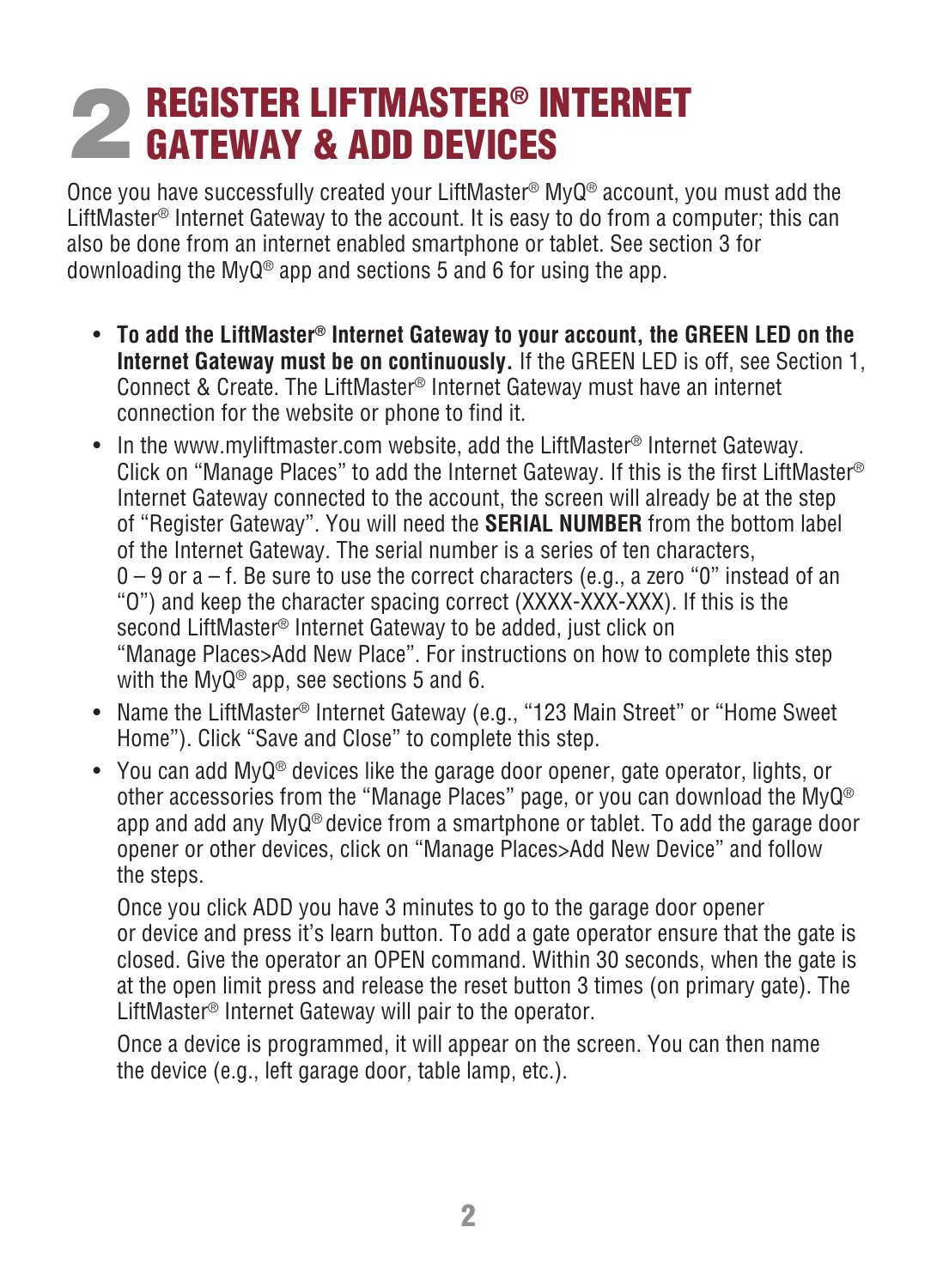### 3 GETTING A SMARTPHONE APP

If you have an older OS, the phone or tablet will not be able to locate the MyQ® app. You may need to upgrade the phone's OS to be able to find, download, and use the MyQ® app.

Smartphone apps are available for Apple™ and Android™ devices:

- **Apple® iPhone®, iPad®, and iPod Touch®**
	- Visit the Apple App StoreSM from your Apple device to download the MyQ® app (search for "MyQ" by The Chamberlain Group, Inc.).
- **Android™ smartphones and tablets**
	- Visit Google Play from your smartphone to download the MyQ® app (search for "MyQ" by The Chamberlain Group, Inc.).
- **BlackBerry®, Windows, and other smartphones** 
	- You can access your MyQ® account to monitor and control your garage door opener, gate operator, and other MyQ® accessories on other smartphones by pointing your phone's browser to www.myliftmaster.com/mobile.
	- Bookmark this page for later use.
	- The mobile website has the same functionality as the smartphone apps.

**After the app is installed on your smartphone, you can add a new device to your account by following the instructions for your smartphone in Sections 5 – 6.**



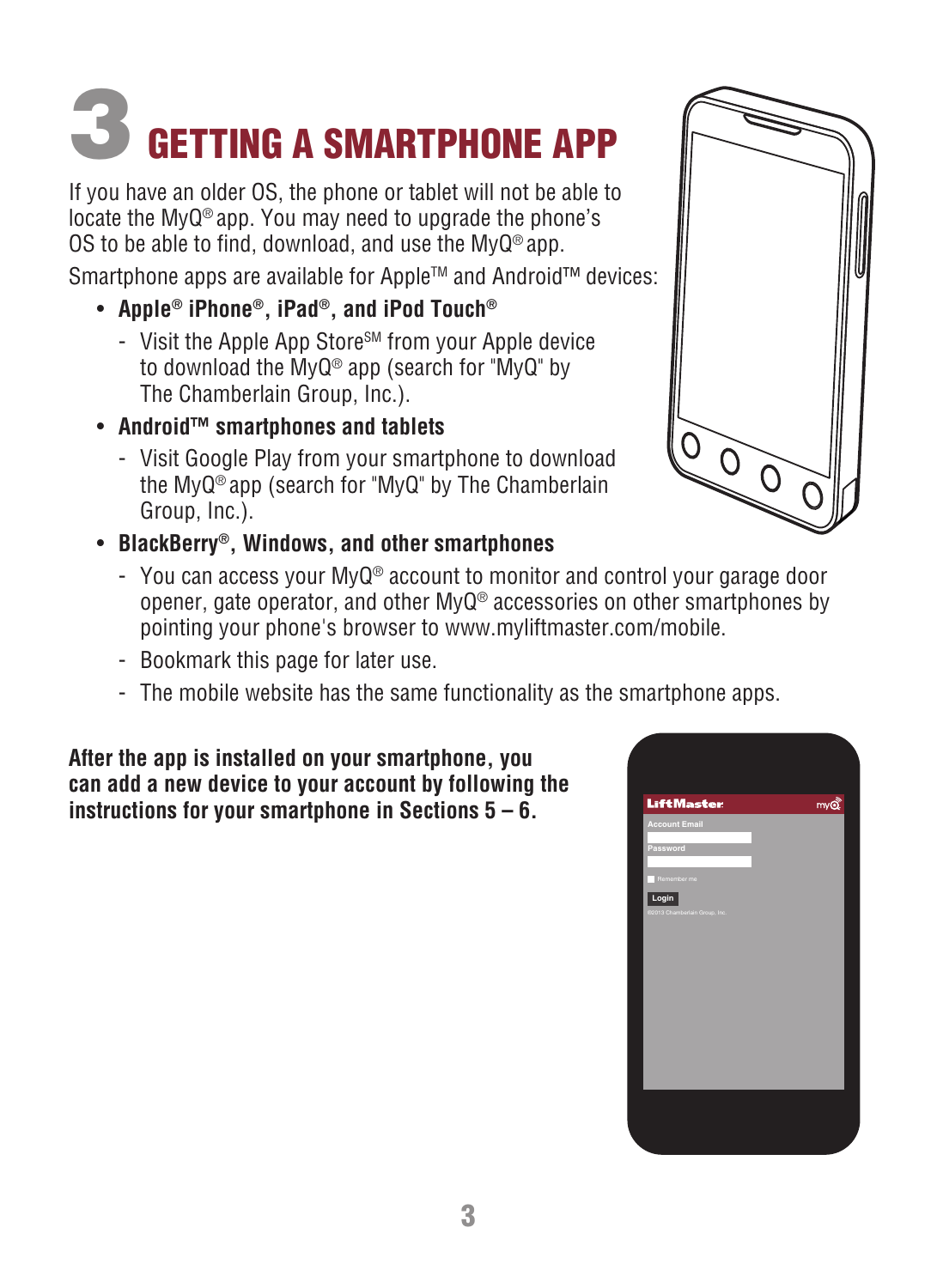### **4 CHANGING MyQ® APP**<br>**SECURITY SETTINGS** SECURITY SETTINGS

**You can change the SECURITY SETTINGS** of the MyQ® app to allow quicker access to your devices and account. The default security setting for the app is at the highest level: you must enter your email and password credentials every time to launch the app or to access and change your account settings. The security settings apply to each individual phone, so each phone tied to the same account must be configured separately. These settings do not affect the web page login. A four-Digit **PASSCODE** can be created in place of your email and password credentials. See "Creating a Passcode" below.

### **Default MyQ® App Security Settings**

- **Launching App**  high security is *initially set to ON*. You must enter your email and password credentials every time the app is launched. Setting this to OFF allows the app to launch without requiring your credentials or a 4-digit passcode.
- **Accessing Account**  high security is *initially set to ON*. You must enter the email & password credentials every time you want to access your account settings. Setting this to OFF lets you access your account settings without requiring your credentials or a 4-digit passcode.
- **Opening Door/Gate**  high security *initially set to OFF*. If you turn it ON, you must enter your email and password credentials or a 4-digit passcode every time you want to use the app to open your door or gate. Setting this to OFF lets you open your door or gate without requiring your credentials or a 4-digit passcode. It is strongly recommended that if you turn OFF the security settings for launching the app, you set this function to ON and create a 4-digit passcode for opening the door or gate. This prevents anyone from using your phone to get into your garage.

### **Creating a Passcode**

You can create a 4-digit PASSCODE within the MyQ® app that automatically replaces your email and password credentials. You may want to use the same code as your outside keypad for ease of use.

- The passcode is four characters (numbers or letters, depending on your smartphone).
- When you create your 4-digit passcode, the app will ask for the passcode twice.
- If you use the "Account > Logout" function on the smartphone, your passcode will be automatically deleted; restarting the app will require the creation of a new passcode.
- **See the section on your smartphone (Apple or Android) for specific instructions on how to create a 4-digit passcode.**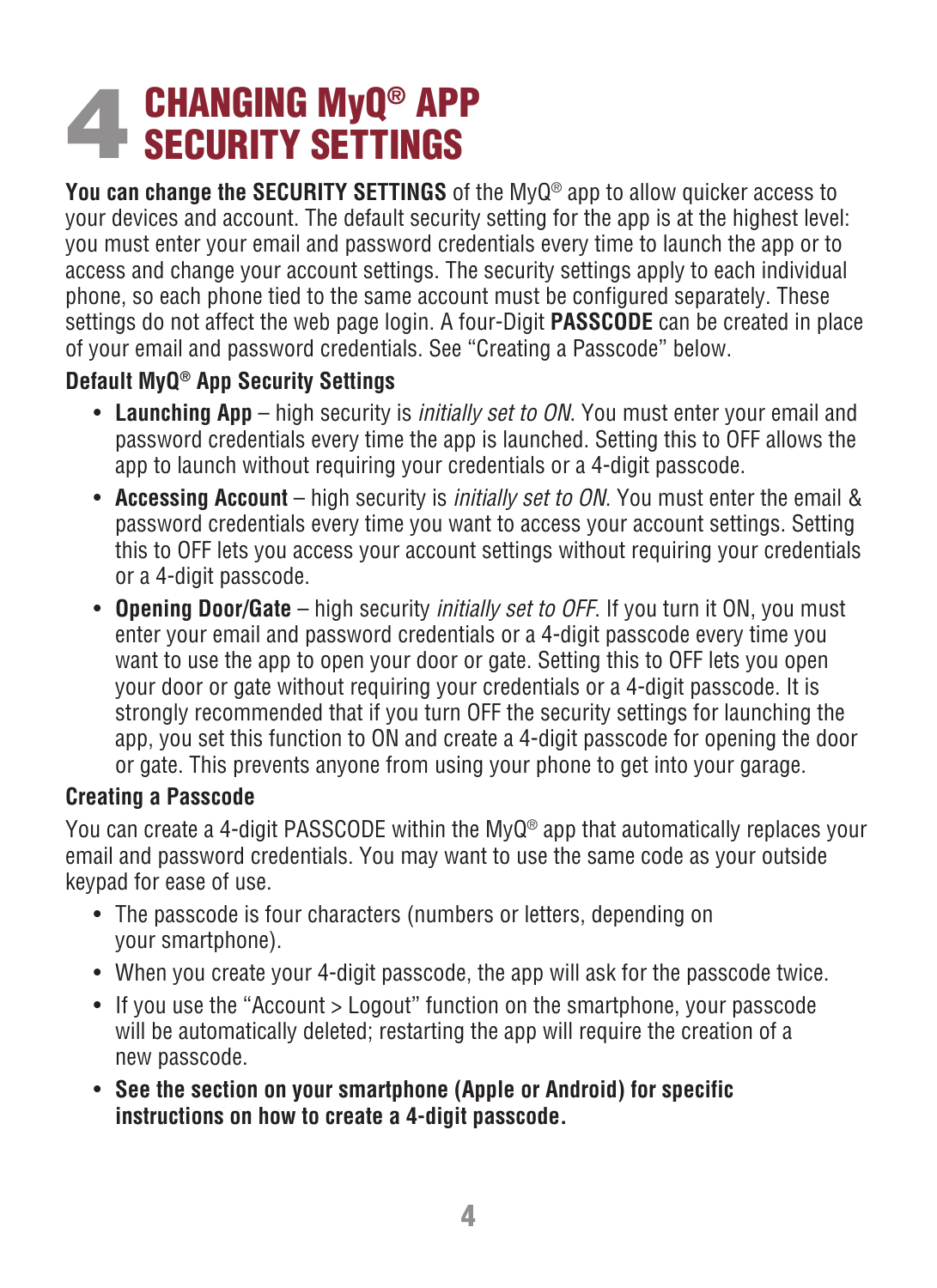## **APPLE APP CONTROLS**

### **Controlling a device**

(a garage door opener, gate operator, light etc.)

Go to Places

- Swipe left or right to select a device (to see more than one door, gate or light).
- Tap the door or gate image to open/close door or gate.
- Tap the light image to turn a light on/off.
- If a device is grayed out, it is currently unavailable (e.g., if a light control was unplugged)

### **Security settings**

### (see section 4 for details)

Go to Accounts > My Account > Security

- Set security for launching app.
- Set security for accessing account.
- Set security for opening garage door.

If security is set to ON, you must enter email and password, or 4-digit passcode.

### **Setting a 4-digit passcode**

Go to Accounts > My Account > Passcode

- Enter a 4-digit passcode; you must enter this twice.

The 4-Digit passcode now replaces email and password for security.

The 4-Digit passcode is deleted if you logout; restarting the app will require the creation of a new passcode.

### **Add/delete/rename a device**

(a garage door opener, gate operator, light etc.)

Go to Places; tap the gear in the upper left corner of the screen

To Add:

- Tap the LiftMaster<sup>®</sup> Internet Gateway name
- Tap Add New Device



- Tap the LiftMaster® Internet Gateway name
- Tap Edit
- Tap the "-" (minus sign)
- To Rename:
- Tap the LiftMaster<sup>®</sup> Internet Gateway name
- Tap Edit
- Tap the device's name and enter a new name

### **Add/delete/rename a LiftMaster® Internet Gateway**

Go to Places; tap the gear in the upper left corner of the screen

Apple iPhone, iPad, l<br>iPod Touch

- To Add:
- Tap the "+" (plus)
- To Delete:
- Tap the "-" (minus)

To Rename:

- Tap the LiftMaster® Internet Gateway name
- Tap Edit
- Tap the Internet Gateway name and enter a new name

### **Logging out**

- A logout requires an email and password to restart the app.
- A logout will delete the passcode; restarting the app will require the creation of a new passcode.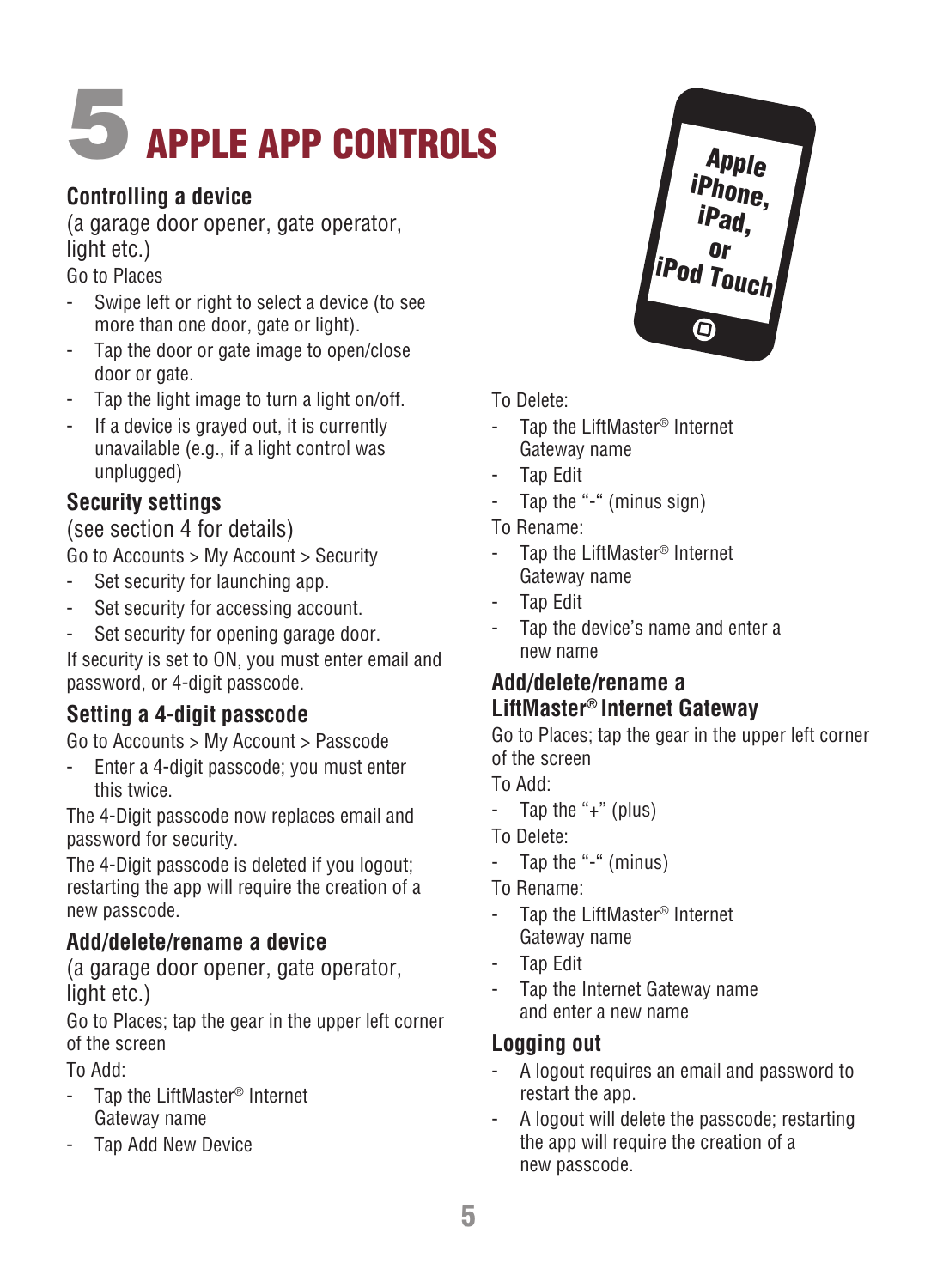## 6ANDROID APP CONTROLS

### **Controlling a device**

(a garage door opener, gate operator, light etc.)

Go to Places tab

Swipe right or left to select a device (to see more than one door, gate or light)

- Tap the door or gate image to open/close door or gate.
- Tap the light image to turn a light on/off.
- If a device is grayed out, it is currently unavailable (e.g., if a light control was unplugged)

### **Security settings**

(see section 4 for details)

Go to Account tab

Tap "My Account"

Tap Security

- Set security for launching app.
- Set security for accessing account.
- Set security for opening garage door.

Tap "Done" to save settings.

If security is set to ON, you must enter email and password, or 4-digit passcode. A logout will delete the passcode; restarting the app will require the creation of a new passcode.

### **Setting a passcode**

Go to Account tab

Tap "My Account"

Tap "Passcode"

- Enter a 4-digit passcode (PIN); you must enter this twice.

The 4-Digit passcode now replaces email and password for security.

### **Add/delete/rename a device**

(a garage door opener, gate operator, light etc.)

Go to Places tab

Menu button > Manage Places



 Select your place (LiftMaster® Internet Gateway )

To Add:

- Menu button > Add New Device
- Then follow instructions
- To Delete:
- Press and hold device name
- Tap "Delete Device"

To Rename:

- Tap device's name
- Rename, then select "Save" to save changes

### **Add/delete/rename a LiftMaster® Internet Gateway**

Go to Places tab

Menu button > Manage Places

- To Add:
- Menu button > Add New
- Then follow instructions
- To Delete:
- Press and hold places name
- Tap "Delete Gateway"
- To Rename:
- Press and hold places name
- Tap "Edit"
- Rename, then select "Save" to save changes

### **Logout**

Go to Account tab

Menu button > Log Out

A logout requires an email and password to restart the app. A logout will delete the passcode; restarting the app will require the creation of a new passcode.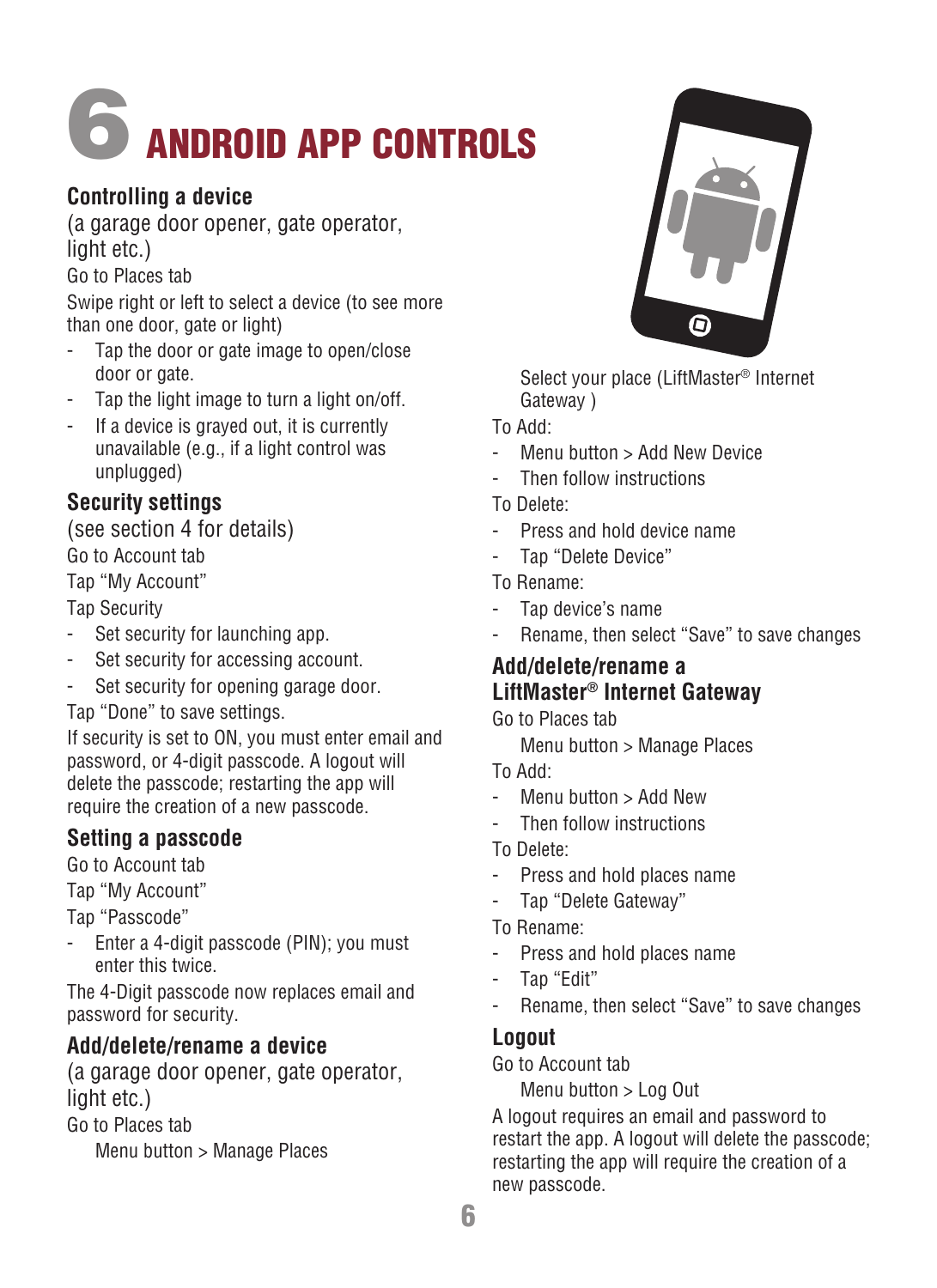# **7** ALERTS

The alert feature allows MyQ® users to receive an electronic notification (alert) when a certain event occurs (e.g. the garage door opens or closes). An alert can be enabled, edited, or disabled with any internet enabled computer or smartphone. Multiple alerts can be enabled for any garage door opener, gate operator, or light control. An alert can be received on an internet enabled smartphone or computer from anywhere in the world.

### **Event Options:**

- Door or gate opens/closes
- Door or gate remains open for an extended period of time
- Light turns on/off

### **Event Settings:**

- All times and all days
- Specific days of the week (e.g. weekends only)
- Specific time (e.g. 8:00 am to 6:00 pm)



### **Alert Options:**

- Email An alert will be sent to the MyQ® account email address
- Push Notification An alert will be sent to each smartphone/tablet with the MyQ® app installed that has logged into the MyQ® account at least once. *NOTE: Push notifications can be enabled/disabled through the smartphone or tablet settings.*
- An email and push notification simultaneously

### **Event History**

Whenever the designated event occurs the event history will display the event, including the time and day of the occurrence. The event history can be deleted.

iPhone® is a registered trademark of Apple Inc.

Android™ is a registered trademark of Google Inc.

BlackBerry® is a registered trademark Research In Motion Limited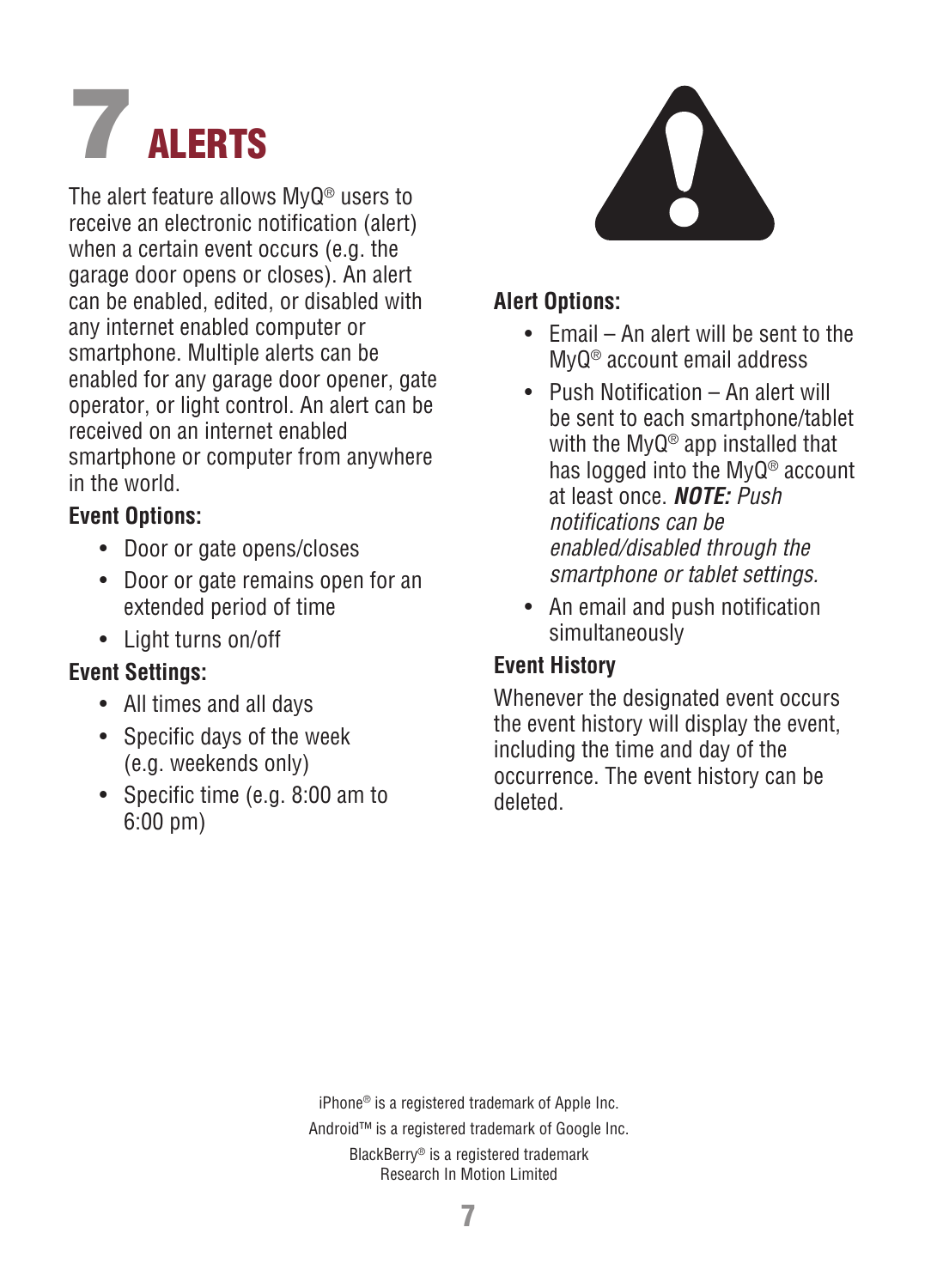### Tips

### **What do the LEDs on the LiftMaster® Internet Gateway signify?**

- **The GREEN LED must be on continuously after power and network connections are completed** (*NOTE: The LED may blink intermittently with data traffic*).
- **GREEN LED Off** The router is not providing an IP address to the LiftMaster<sup>®</sup> Internet Gateway. Check your router settings and internet connections.
- **GREEN LED flashing steadily On & Off** The LiftMaster® Internet Gateway has an IP address, but is not accessing the Internet. Check your router settings and internet connections.
- **GREEN LED On Solid**  The LiftMaster® Internet Gateway has an IP address and is connected to the Internet.
- **The BLUE LED indicates the LiftMaster® Internet Gateway has programmed at least one device** like a garage door opener, gate operator, or other MyQ® enabled product. The blue LED does not indicate if devices are connected; it only indicates that the Internet Gateway has "programmed" one device to its memory.
- **The YELLOW LED indicates the LiftMaster® Internet Gateway is in the "Add New Device" or learn mode**, otherwise the LED will remain off.

### **Changing MyQ® App Security Settings**

 • **You can change the SECURITY SETTINGS** of the MyQ® app for quicker access to your devices and your account. The default security setting for the app is high. If desired, you can lower the Security Settings of the app. See Section 4.

*IMPORTANT NOTE: The MyQ ® app is designed to work with Android ™ smartphones and select Android ™ tablets. Full functionality of the MyQ ® app on Android ™ tablets may not be available.*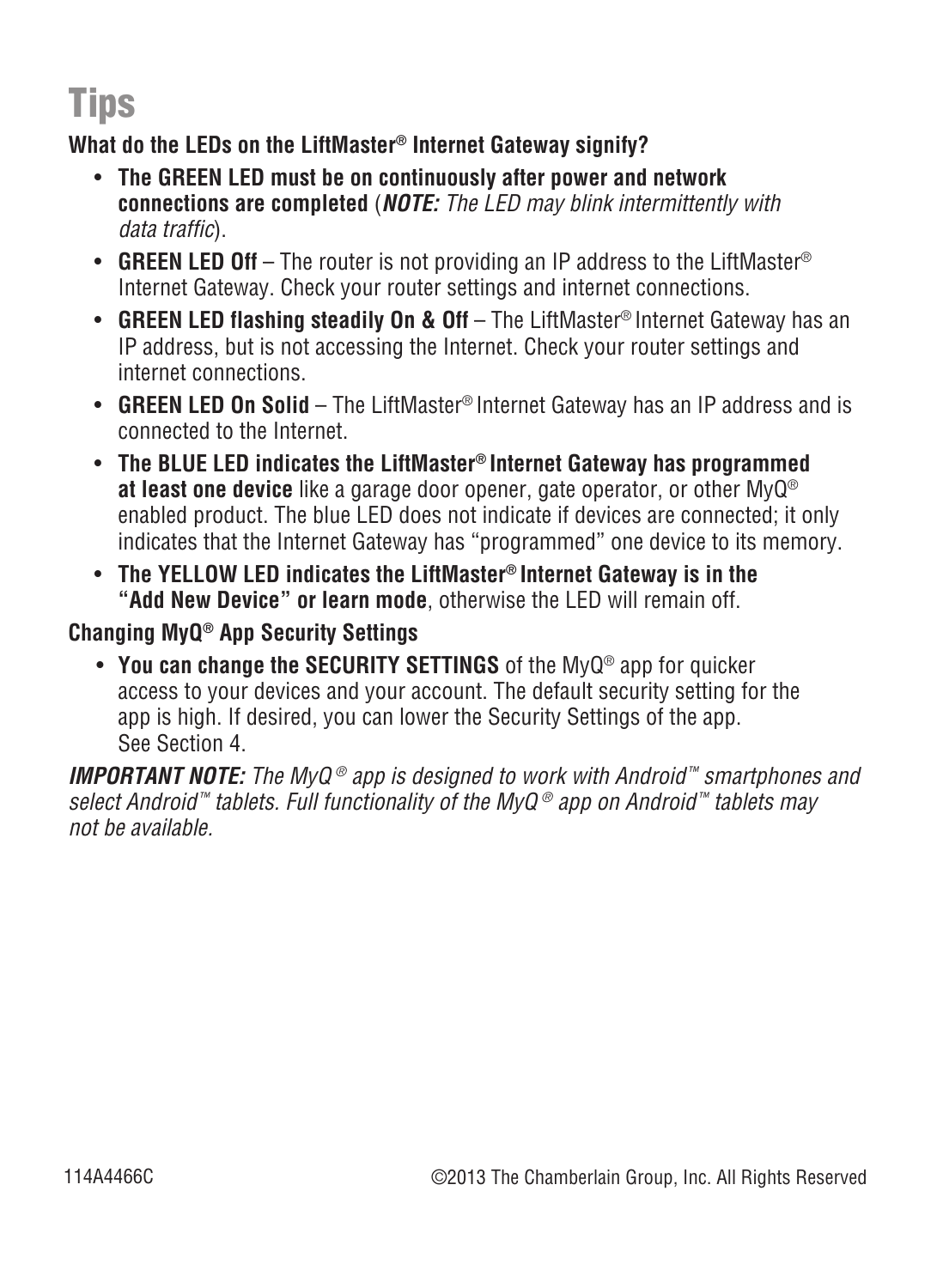## **LiftMaster**

### GUIDE DE L'UTILISATEUR DE LA PASSERELLE INTERNET LIFTMASTER®

### Avec technologie MyQ®

Ce guide de l'utilisateur vous aidera à tirer le meilleur parti de vos produits activés par LiftMaster ® MyQ<sup>®</sup> lors de l'utilisation d'un téléphone intelligent, d'une tablette ou d'un ordinateur pour surveiller et commander votre ouvre-porte de garage, votre actionneur de portail, vos commandes d'éclairage ou tout autre produit activé par MyQ®.

### 1CONNECTER ET CRÉER

- Voir le Guide de démarrage rapide LiftMaster MyQ® pour des instructions sur la façon de connecter votre passerelle Internet LiftMaster® à Internet. Vous DEVEZ utiliser un ordinateur pour cette étape : vous ne pouvez pas créer un compte à partir d'un appareil mobile. Aller à www.myliftmaster.com pour créer un compte et connecter la passerelle Internet.
- Une adresse de courriel valide est nécessaire pour créer un compte LiftMaster® MyQ®. Saisir vos renseignements et cliquer sur « submit » (soumettre). Un courriel vous sera envoyé pour confirmer votre adresse de courriel valide. Si vous n'avez pas reçu de courriel de confirmation, consulter votre dossier de pourriels ou essayer de nouveau de créer un compte en prenant soin d'épeler correctement l'adresse de courriel.
- Lorsque la passerelle Internet LiftMaster® est mise sous tension, le voyant à DEL VERT et le voyant à DEL BLEU clignotent quatre fois pour indiquer une bonne connexion à la source d'alimentation et la réinitialisation de la passerelle Internet. Une fois la passerelle allumée, les voyants à DEL indiquent le statut de la passerelle Internet LiftMaster®. Consulter la section de « Conseils » concernant les voyants à DEL.
- Si le voyant à DEL VERT s'éteint après avoir connecté la passerelle Internet LiftMaster® à votre routeur, vérifier la connexion du câble Ethernet à votre routeur. Il doit être connecté au



port LAN (normalement numéroté de 1 à 4). Si le voyant à DEL VERT reste éteint, essayer un autre port sur votre routeur. Si le voyant à DEL VERT ne s'allume toujours pas, contacter l'assistance technique LiftMaster® à technical.support@liftmaster.com ou en composant le 1-800-528-9131.

**Pour toute question ou tout problème après avoir lu ce guide de l'utilisateur, contacter l'assistance technique LiftMaster ® à : technical.support@liftmaster.com ou en composant le 1-800-528-9131.**

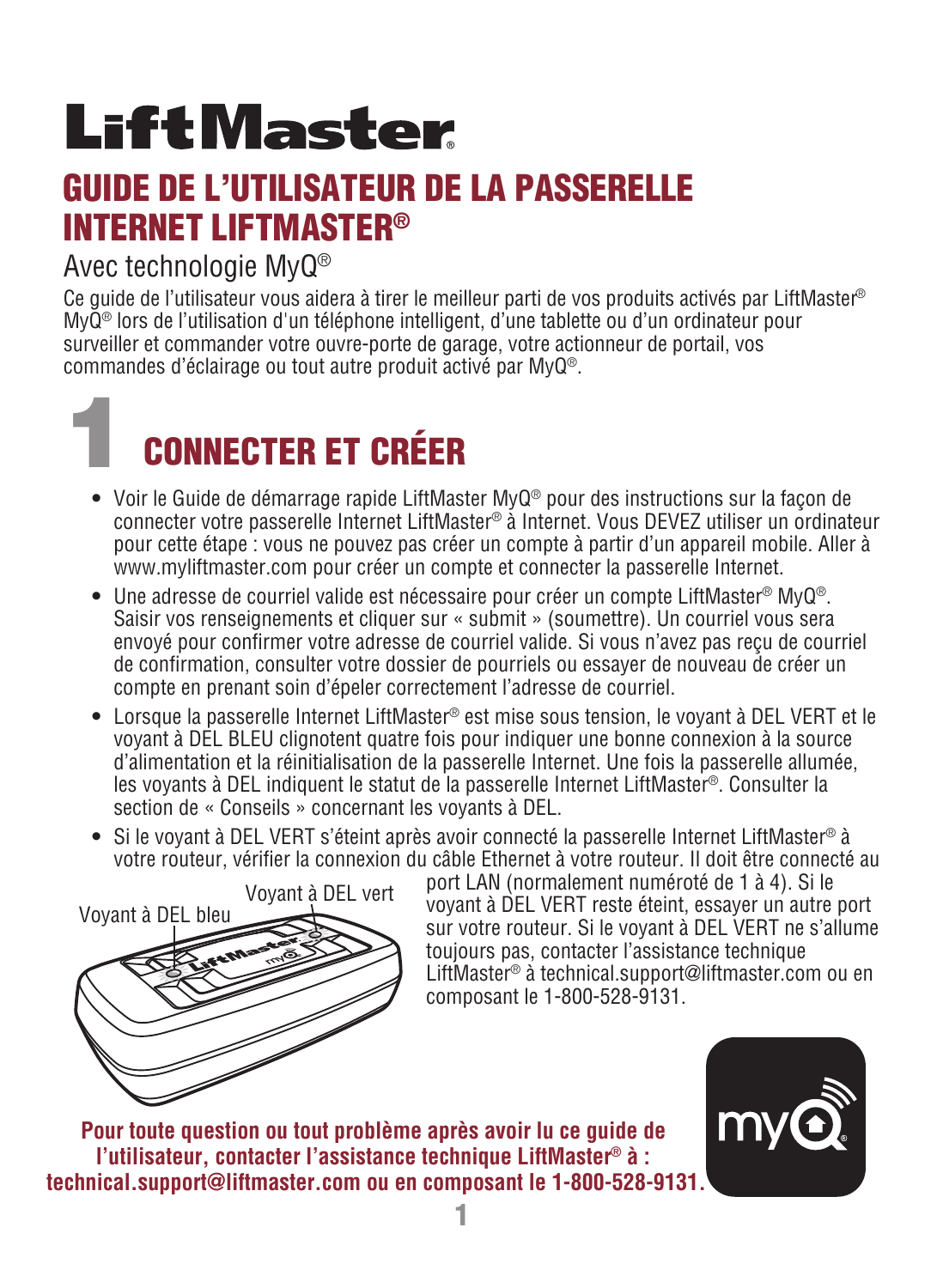### **2 ENREGISTRER**® ENREGISTRER LA PASSERELLE INTERNET

Une fois que vous avez créé votre compte LiftMaster® MyQ®, il faut ajouter la passerelle Internet LiftMaster® au compte. Rien de plus simple à faire à partir d'un ordinateur; cette opération peut aussi être réalisée à partir d'un téléphone intelligent ou d'une tablette ayant accès à Internet. Voir la section 3 sur le téléchargement de l'application MyQ® et les sections 5 et 6 sur la façon de l'utiliser.

- **Pour ajouter la passerelle Internet LiftMaster® à votre compte, le voyant à DEL VERT sur la passerelle doit être allumé.** Si le voyant à DEL VERT est éteint, consulter la section 1 « Connecter et créer ». La passerelle Internet LiftMaster® doit être connectée à Internet afin que le site Web ou le téléphone puisse la trouver.
- Sur le site www.myliftmaster.com, ajouter la passerelle Internet LiftMaster®. Cliquer sur « Manage Places » (Gérer des lieux) pour ajouter la passerelle Internet. S'il s'agit de la première passerelle Internet LiftMaster® connectée au compte, l'écran sera déjà à l'étape « Register Gateway » (Enregistrer la passerelle). Vous aurez besoin du **NUMÉRO DE SÉRIE** qui se trouve sur l'étiquette sous la passerelle Internet. Le numéro de série se compose de dix caractères, de chiffres de 0 à 9 ou de lettres de a à f. S'assurer d'utiliser les bons caractères (p. ex. un zéro [0] au lieu d'un [O]) et de maintenir le bon espacement entre les caractères (XXXX-XXX-XXX). S'il s'agit de la deuxième passerelle Internet LiftMaster® à ajouter, cliquer simplement sur « Manage Places > Add New Place » (Gérer les lieux > Ajouter un nouveau lieu). Pour des instructions sur la façon de réaliser cette étape à l'aide de l'application MyQ®, consulter les sections 5 et 6.
- Nommer la passerelle Internet LiftMaster® (p. ex. « 123 adresse principale » ou « maison »). Cliquer sur « Save and Close » (Enregistrer et fermer) pour compléter cette étape.
- Vous pouvez ajouter des dispositifs MyQ® comme un ouvre-porte de garage, un actionneur de portail, d'éclairage ou d'autres accessoires depuis la page « Manage Places » (Gérer des lieux) ou télécharger l'application MyQ® et ajouter n'importe quel dispositif MyQ® à partir d'un téléphone intelligent ou d'une tablette. Pour ajouter un ouvre-porte de garage ou d'autres dispositifs, cliquer sur « Manage Places>Add New Device » (Gérer des lieux > Ajouter un nouveau dispositif) et suivre les étapes.

 Une fois que vous avez cliqué sur ADD (AJOUTER), vous n'avez que trois (3) minutes pour aller jusqu'à l'ouvre-porte de garage ou le dispositif et appuyer sur son bouton d'apprentissage (learn). Pour ajouter un actionneur de portail, s'assurer que le portail est fermé. Donner une commande d'OUVERTURE à l'actionneur. Dans les 30 secondes qui suivent, lorsque le portail a atteint la limite de course d'ouverture, enfoncer et relâcher trois (3) fois le bouton de réinitialisation (sur le portail primaire). La passerelle Internet LiftMaster® sera alors jumelée à l'actionneur.

 Lorsqu'un appareil a été programmé, il s'affiche à l'écran. Vous pouvez ensuite nommer le dispositif (par exemple, porte de garage gauche, lampe de table, etc.).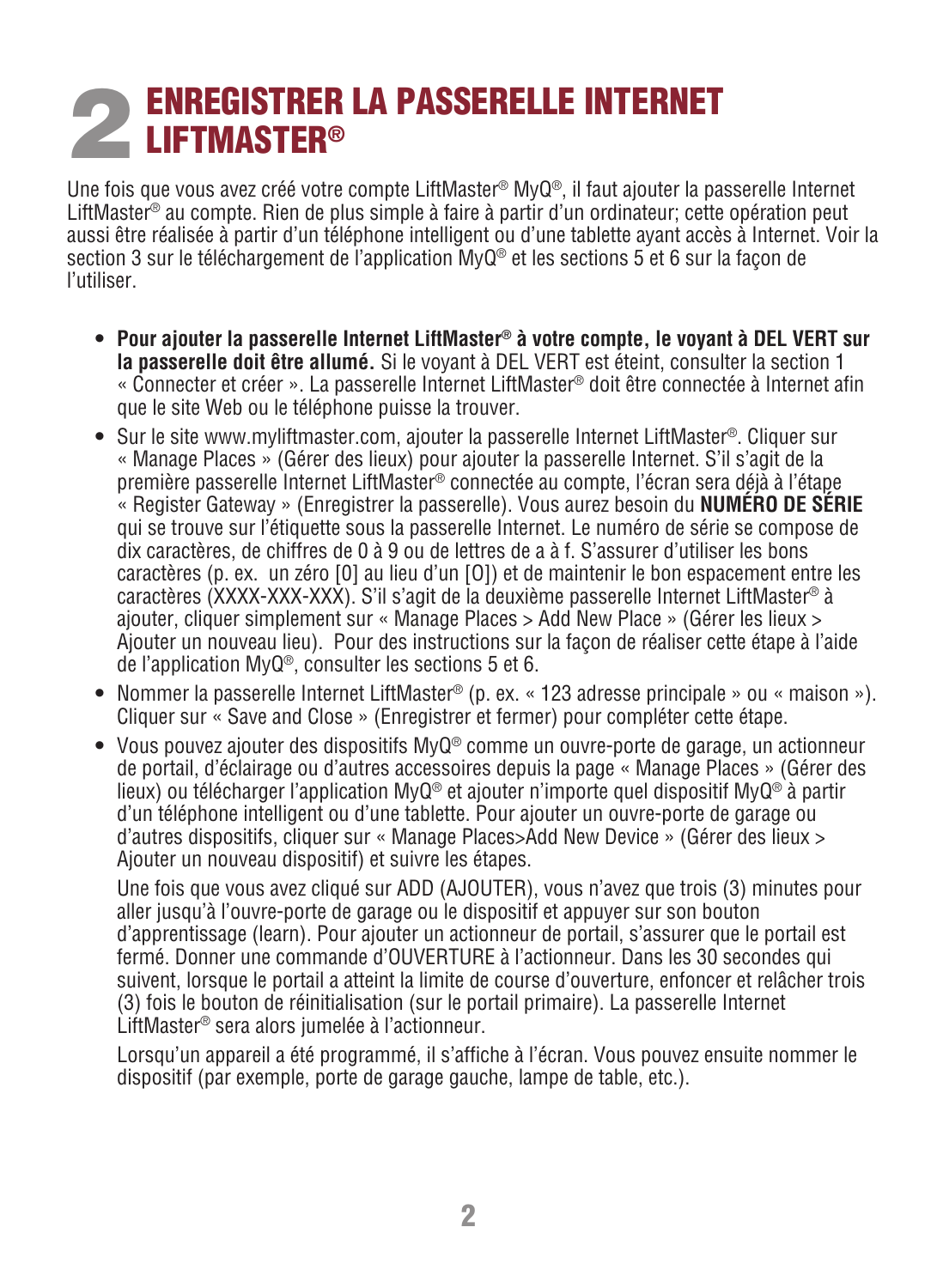### 3 OBTENIR UNE APPLICATION POUR TÉLÉPHONE INTELLIGENT

Si votre téléphone ou tablette fonctionne avec un système d'exploitation plus ancien, celui-ci ou celle-ci ne pourra pas trouver l'application MyQ®. Il vous faudra peut-être mettre à niveau votre système d'exploitation pour trouver, télécharger et utiliser l'application MyQ®.

Les applications pour téléphones intelligents sont disponibles pour les appareils Apple™ et Android™.

- **Apple® iPhone®, iPad® et iPod Touch®**
	- Visiter l'AppStore<sup>sM</sup> d'Apple sur votre appareil Apple pour télécharger l'application MyQ® (chercher « MyQ » par The Chamberlain Group, Inc.).
- **Téléphones intelligents et tablettes Android™** 
	- Visiter le Google Play sur votre téléphone intelligent pour télécharger l'application MyQ® (chercher « MyQ » par The Chamberlain Group, Inc.).
- **BlackBerry®, Windows et autres téléphones intelligents** 
	- Vous pouvez accéder à votre compte MyQ® pour surveiller et commander votre ouvre-porte de garage, actionneur de portail et autres accessoires MyQ® sur d'autres téléphones intelligents en pointant le navigateur de votre téléphone sur www.myliftmaster.com/mobile.
	- Marquer cette page d'un signet pour pouvoir l'utiliser plus tard.
	- Le site Web mobile a la même fonctionnalité que les applications de téléphone intelligent.

**Une fois que l'application a été installée sur votre téléphone intelligent, vous pouvez ajouter un nouveau dispositif à votre compte en suivant les instructions correspondant à votre téléphone intelligent dans les sections 5 et 6.**



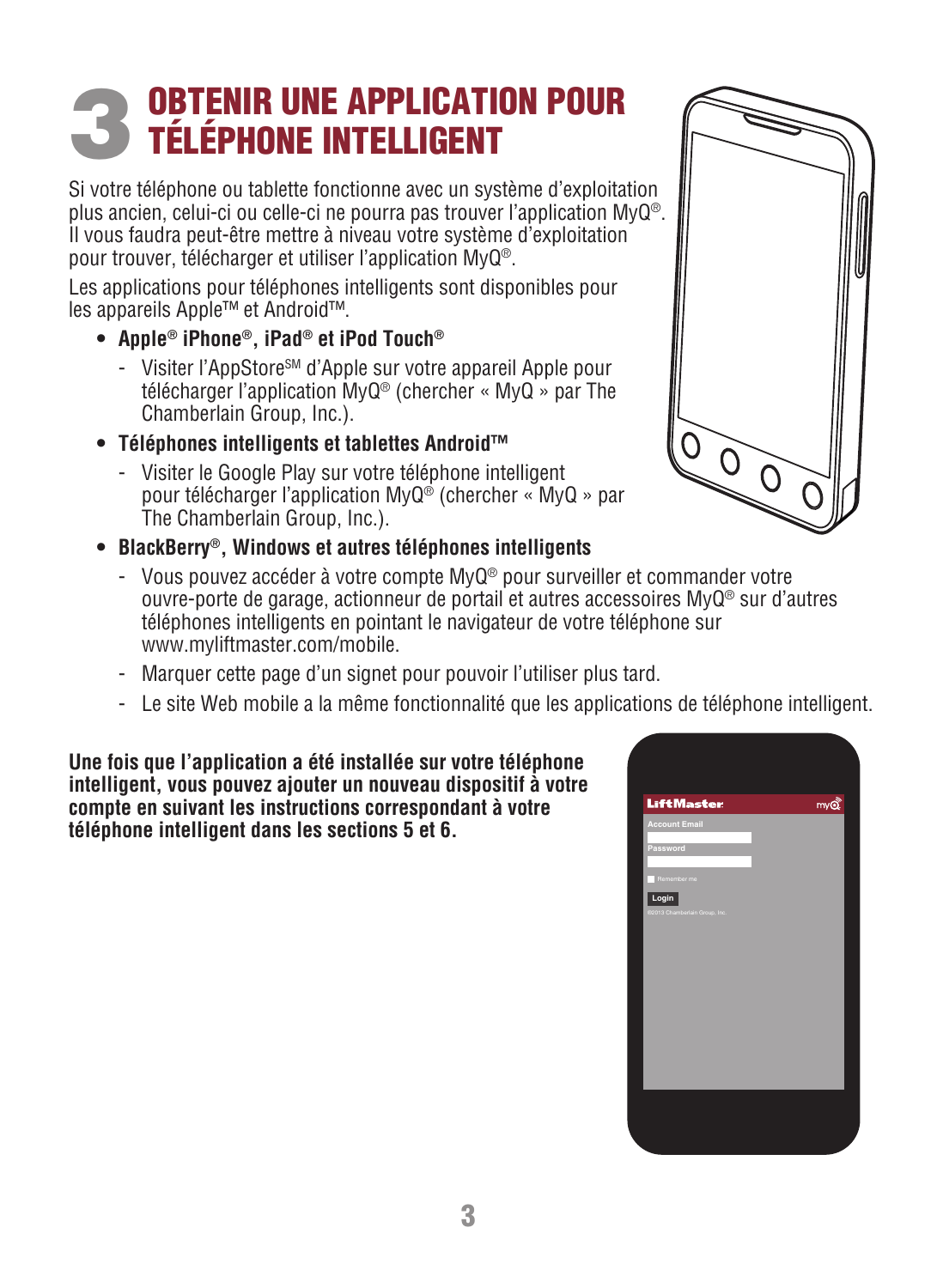### **4 MODIFIER LES PARAMÈT<br>DE L'APPLICATION MyQ®** MODIFIER LES PARAMÈTRES DE SÉCURITÉ

**Vous pouvez modifier les PARAMÈTRES DE SÉCURITÉ** de l'application MyQ® pour permettre un accès plus rapide à vos dispositifs et à votre compte. Le paramètre de sécurité par défaut pour l'application est configuré au plus haut niveau de sécurité : vous devez saisir chaque fois votre adresse de courriel et votre mot de passe pour lancer l'application ou pour accéder et modifier les paramètres de votre compte. Les paramètres de sécurité s'appliquent à chaque téléphone individuel, de sorte que chaque téléphone lié au même compte doit être configuré séparément. Ces paramètres ne modifient pas la connexion à la page Web. Un **CODE D'ACCÈS** à quatre chiffres peut être créé au lieu d'utilipser votre adresse de courriel et votre mot de passe. Voir « Créer un code d'accès » ci-dessous.

### **Paramètres par défaut de l'application MyQ®**

- **Lancement de l'application** le paramètre de haute sécurité a *été configuré initialement (ON)*. Vous devez saisir votre adresse de courriel et votre mot de passe chaque fois que l'application est lancée. Le réglage de ce paramètre à OFF permet de lancer l'application sans devoir saisir votre mot de passe et votre adresse de courriel ou un code d'accès à quatre chiffres.
- **Accès au compte** le paramètre de haute sécurité *est configuré initialement (ON)*. Vous devez saisir votre courriel et votre mot de passe chaque fois que vous souhaitez accéder aux paramètres de votre compte. Le réglage de ce paramètre à OFF vous permet d'accéder aux paramètres de votre compte sans devoir saisir votre mot de passe et votre adresse de courriel ou un code d'accès à quatre chiffres.
- **Ouverture de la porte/du portail** paramètre de haute sécurité *initialement réglé à OFF*. Si le paramètre est réglé à ON, vous devez saisir votre adresse de courriel et votre mot de passer ou un code d'accès de quatre chiffres chaque fois que vous souhaitez utiliser l'application pour ouvrir la porte ou le portail. Le réglage de ce paramètre à OFF vous permet d'ouvrir la porte ou le portail sans devoir saisir votre mot de passe et votre adresse de courriel ou un code d'accès à quatre chiffres. Si vous avez réglé ce paramètre à OFF pour lancer l'application, il est fortement recommandé de le régler à ON et de créer un code d'accès à quatre chiffres pour ouvrir la porte ou le portail. Cela empêchera toute personne d'utiliser votre téléphone pour avoir accès à votre garage.

### **Créer un code d'accès**

Vous pouvez créer un CODE D'ACCÈS à quatre chiffres dans l'application MyQ® qui remplace automatiquement votre adresse de courriel et votre mot de passe. Vous voudrez peut-être utiliser le même code sur le pavé numérique.

- Le code d'accès comporte quatre caractères (chiffres ou lettres, selon le téléphone intelligent que vous utilisez).
- Lorsque vous créez le code d'accès à quatre chiffres, l'application vous demandera deux fois de saisir ce dernier.
- Si vous utilisez la fonction « Account > Logout » (Compte > Déconnexion), votre code d'accès sera automatiquement supprimé; un nouveau lancement de l'application exigera la création d'un nouveau code d'accès.
- **Voir la section de votre téléphone intelligent (Apple ou Android) pour des instructions spécifiques sur la façon de créer un code d'accès à quatre chiffres.**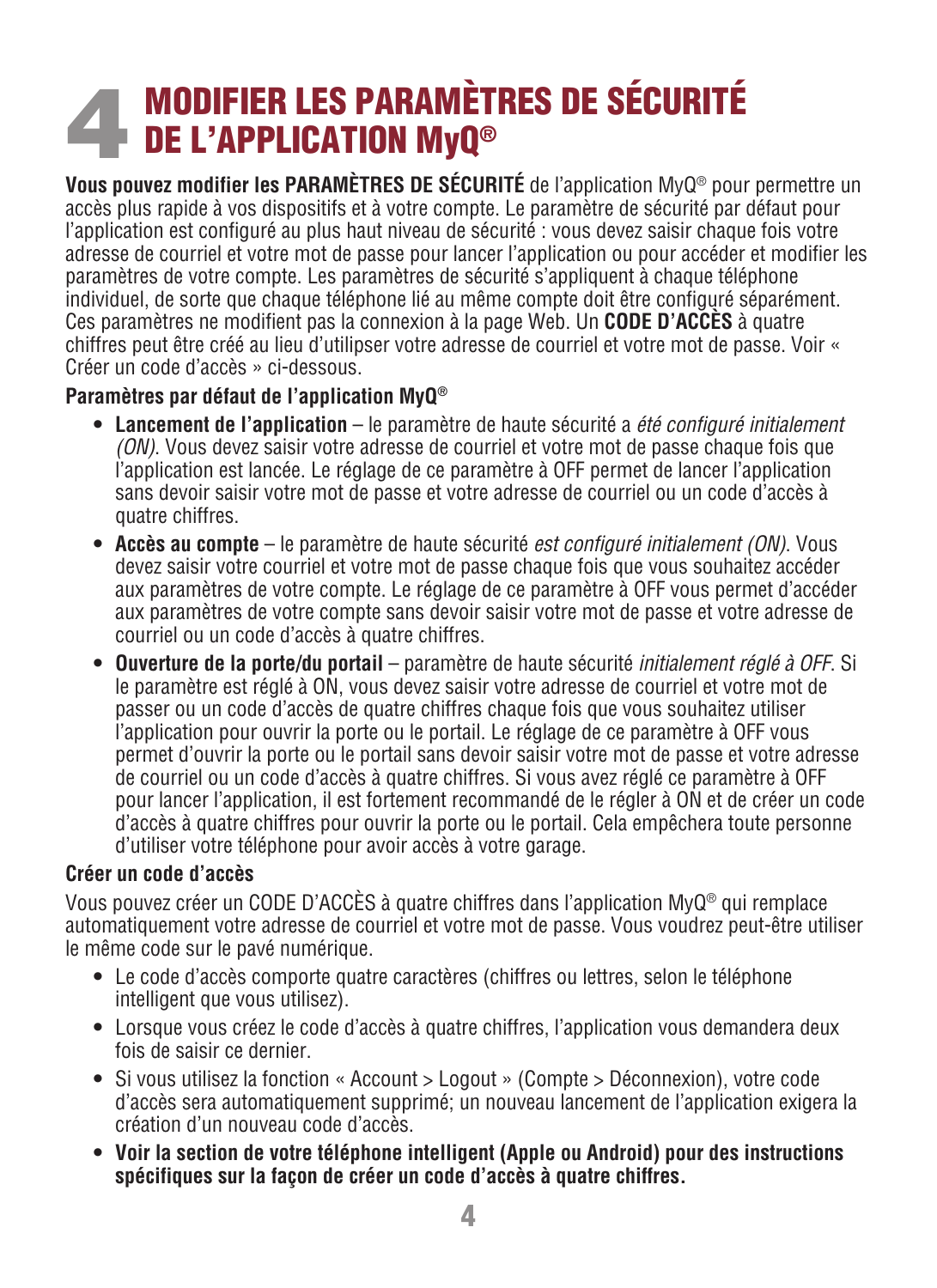### 5COMMANDES DE L'APPLICATION APPLE

#### **Commander un dispositif**

(un ouvre-porte de garage, un actionneur de portail, l'éclairage, etc.)

Aller à « Places » (Lieux)

- Balayer de la main vers la gauche ou la droite pour sélectionner un dispositif (pour voir plus d'une porte, d'un portail ou d'un éclairage).
- Tapoter sur l'image de la porte ou du portail pour ouvrir ou fermer celle-ci ou celui-ci.
- Tapoter sur l'image de l'éclairage pour l'allumer ou l'éteindre.
- Si un appareil apparaît en gris, c'est qu'il n'est pas disponible en ce moment (p. ex. si une commande d'éclairage a été débranchée)

### **Paramètres de sécurité**

(voir la section 4 pour plus de détails)

Aller à Accounts > My Account > Security (Comptes > Mon compte > Sécurité)

- Régler le niveau de sécurité désiré pour lancer l'application.
- Régler le niveau de sécurité pour accéder au compte.
- Régler le niveau de sécurité désiré pour ouvrir la porte du garage.

Si le niveau de sécurité a été réglé sur ON, vous devez saisir votre adresse de courriel et votre mot de passe ou un code d'accès à quatre chiffres.

### **Configurer un code d'accès à quatre chiffres**

Aller à Accounts > My Account > Passcode (Comptes > Mon compte > Code d'accès)

Saisir un code d'accès à quatre chiffres; vous devez le saisir deux fois.

Ce code d'accès à quatre chiffres remplace désormais votre adresse de courriel et votre mot de passe comme paramètres de sécurité.

Le code d'accès à quatre chiffres est supprimé si vous vous déconnectez; un nouveau lancement de l'application exigera la création d'un nouveau code d'accès.

#### **Ajouter/supprimer/renommer un dispositif**

(un ouvre-porte de garage, un actionneur de portail, l'éclairage, etc.)

Aller à « Places » (Lieux); tapoter sur l'image de

l'engrenage dans le coin supérieur gauche de l'écran.

Pour ajouter :

- Tapoter sur le nom de la passerelle Internet LiftMaster®

Tapoter sur « Add New Device » (Ajouter un nouveau dispositif)

Pour supprimer :

- Tapoter sur le nom de la passerelle Internet LiftMaster®
- Tapoter sur « Edit » (Modifier)
- Tapoter sur « » (symbole de soustraction)

Pour renommer :

- Tapoter sur le nom de la passerelle Internet LiftMaster®
- Tapoter sur « Edit » (Modifier)
- Tapoter sur le nom du dispositif et saisir un nouveau nom

#### **Ajouter/supprimer/renommer une passerelle Internet LiftMaster®**

Aller à « Places » (Lieux); tapoter sur l'image de l'engrenage dans le coin supérieur gauche de l'écran.

Pour ajouter :

- Tapoter sur « + » (symbole d'addition)

Pour supprimer :

- Tapoter sur « - » (symbole de soustraction)

Pour renommer :

- Tapoter sur le nom de la passerelle Internet LiftMaster®
- Tapoter sur « Edit » (Modifier)
- Tapoter sur le nom de la passerelle Internet et saisir un nouveau nom

### **Déconnexion**

- Si vous vous déconnectez, vous devrez saisir votre adresse de courriel et votre mot de passe pour relancer l'application.
- Une déconnexion aura pour conséquence de supprimer le code d'accès; un nouveau lancement de l'application exigera la création d'un nouveau code d'accès.

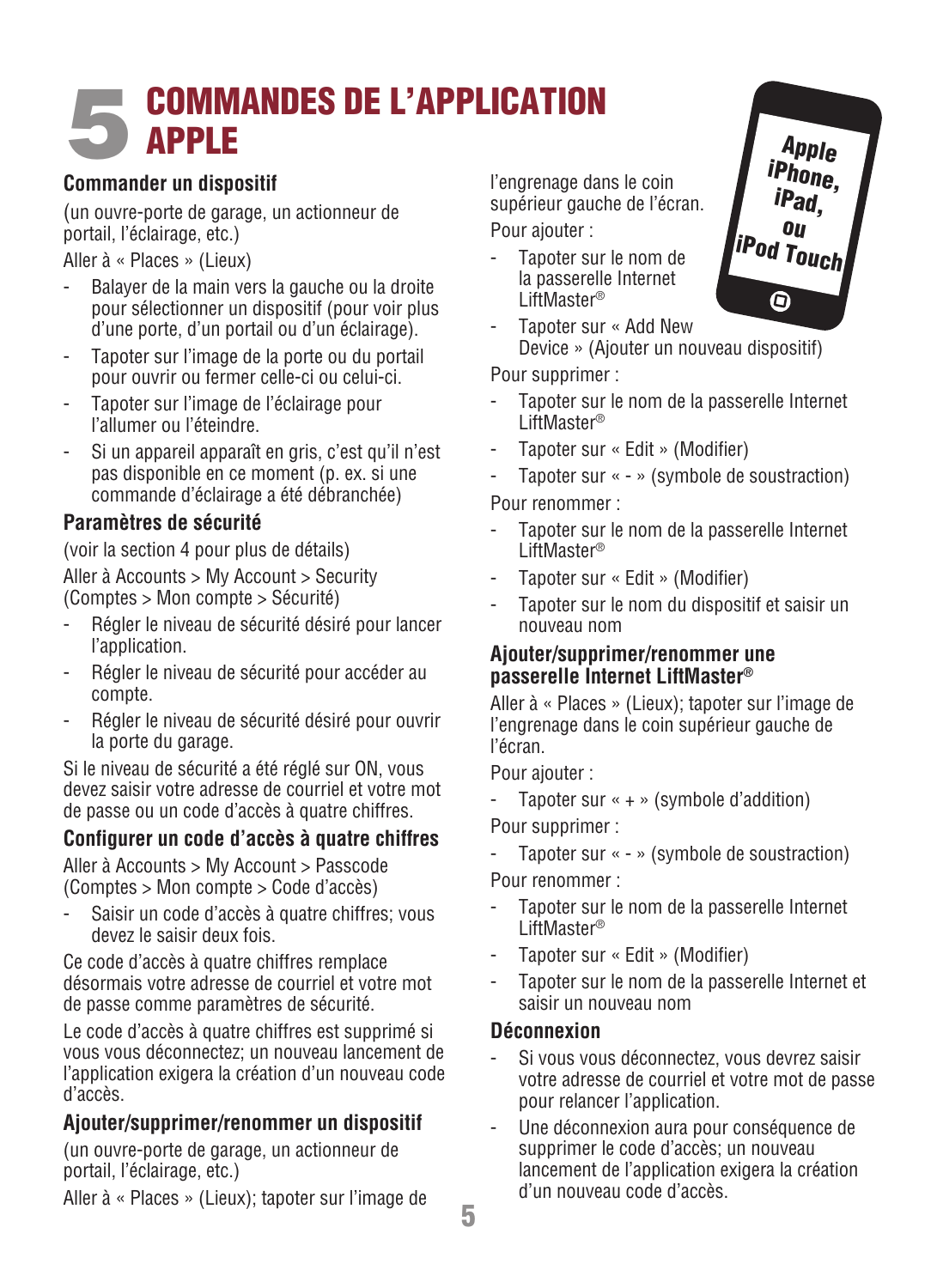# 6COMMANDES DE L'APPLICATION ANDROID

#### **Commander un dispositif**

(un ouvre-porte de garage, un actionneur de portail, l'éclairage, etc.)

Aller à l'onglet « Places » (Lieux).

Balayer de la main vers la gauche ou la droite pour sélectionner un dispositif (pour voir plus d'une porte, d'un portail ou d'un éclairage).

- Tapoter sur l'image de la porte ou du portail pour ouvrir ou fermer celle-ci ou celui-ci.
- Tapoter sur l'image de l'éclairage pour l'allumer ou l'éteindre.
- Si un appareil apparaît en gris, c'est qu'il n'est pas disponible en ce moment (p. ex. si une commande d'éclairage a été débranchée)

#### **Paramètres de sécurité**

(voir la section 4 pour plus de détails)

Aller à l'onglet « Account » (Compte).

Tapoter sur « My Account » (Mon compte)

Tapoter sur « Security » (Sécurité).

- Régler le niveau de sécurité désiré pour lancer l'application.
- Régler le niveau de sécurité pour accéder au compte.
- Régler le niveau de sécurité désiré pour ouvrir la porte du garage.

Tapoter sur « Done » (Terminé) pour enregistrer les paramètres.

Si le niveau de sécurité a été réglé sur ON, vous devez saisir votre adresse de courriel et votre mot de passe ou un code d'accès à quatre chiffres. Une déconnexion aura pour conséquence de supprimer le code d'accès; un nouveau lancement de l'application exigera la création d'un nouveau code d'accès.

### **Configurer un code d'accès**

Aller à l'onglet « Account » (Compte).

Tapoter sur « My Account » (Mon compte).

Tapoter sur « Passcode » (Code d'accès).

Saisir un code d'accès à quatre chiffres (NIP); vous devez le saisir deux fois.

Ce code d'accès à quatre chiffres remplace désormais votre adresse de courriel et votre mot de passe comme paramètres de sécurité.

### **Ajouter/supprimer/renommer un dispositif**

(un ouvre-porte de garage, un actionneur de portail, l'éclairage, etc.)

Aller à l'onglet « Places » (Lieux).

Bouton du menu > « Manage

 Places » (Gérer des lieux). Sélectionner votre lieu (passerelle Internet LiftMaster®).

Pour ajouter :

- Bouton de menu > « Add New Device » (Ajouter un nouveau dispositif)
- Puis, suivre les instructions.

Pour supprimer :

- Appuyer sur le nom du dispositif et maintenir la pression.
- Tapoter sur « Delete Device » (Supprimer le dispositif).

Pour renommer :

- Tapoter sur le nom du dispositif.
- Renommer, puis sélectionner « Save » (Enregistrer) pour enregistrer les modifications.

#### **Ajouter/supprimer/renommer la passerelle Internet LiftMaster®**

Aller à l'onglet « Places » (Lieux).

 Bouton du menu > « Manage Places » (Gérer des lieux).

Pour ajouter :

- Bouton de menu > « Add New » (Ajouter nouveau)
- Puis, suivre les instructions.

Pour supprimer :

- Appuyer sur le nom du dispositif et maintenir la pression.
- Tapoter sur « Delete Gateway » (Supprimer la passerelle).

Pour renommer :

- Appuyer sur le nom du dispositif et maintenir la pression.
- Tapoter sur « Edit » (Modifier).
- Renommer, puis sélectionner « Save » (Enregistrer) pour enregistrer les modifications.

### **Déconnexion**

Aller à l'onglet « Account » (Compte).

Bouton de menu > Log Out (Déconnexion)

Si vous vous déconnectez, vous devrez saisir votre adresse de courriel et votre mot de passe pour relancer l'application. Une déconnexion aura pour conséquence de supprimer le code d'accès; un nouveau lancement de l'application exigera la création d'un nouveau code d'accès.

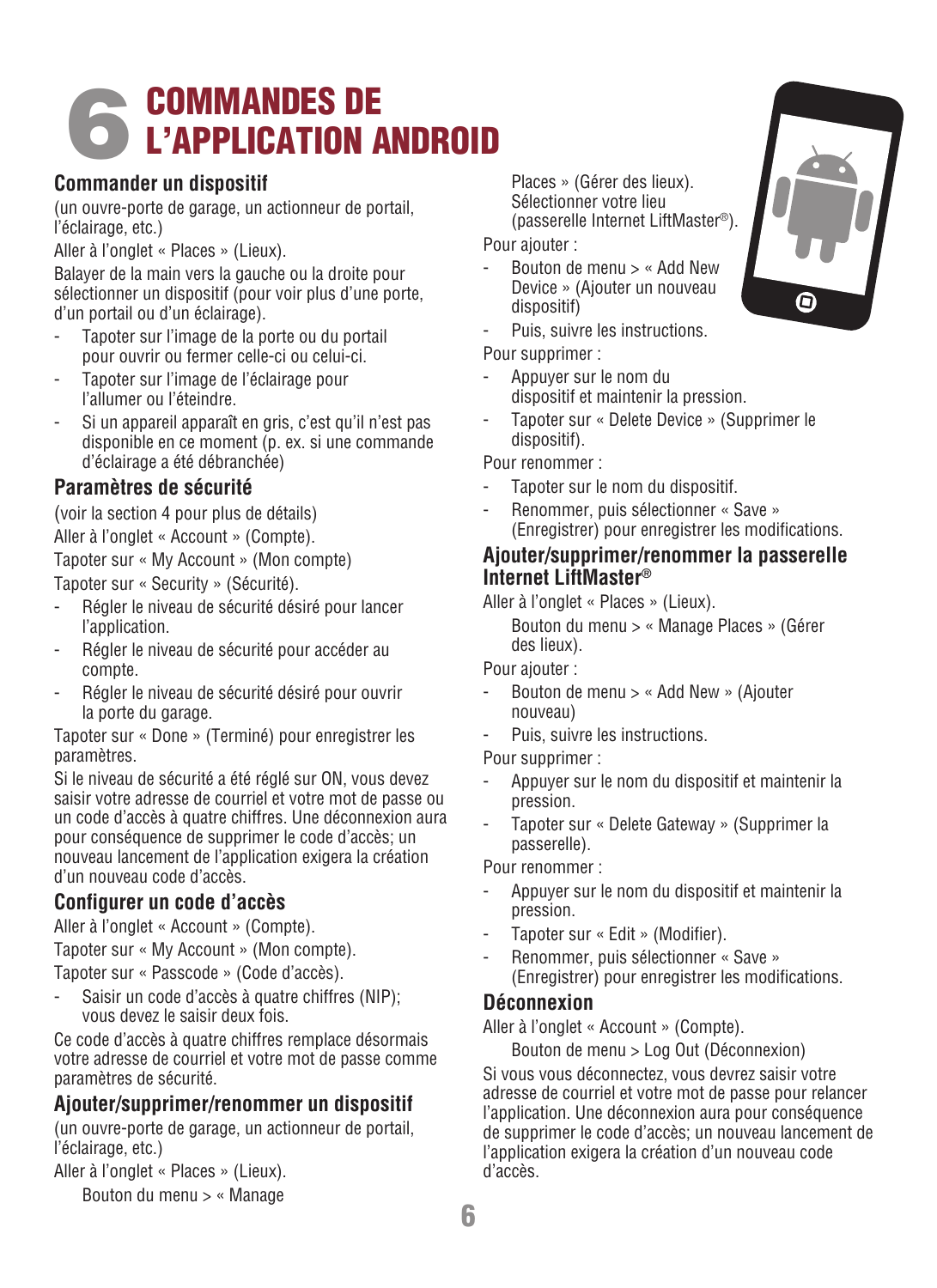## **ALERTES**

La fonction d'alerte permet aux utilisateurs MyQ® de recevoir une alerte électronique lorsqu'un événement quelconque se produit (p. ex. la porte du garage s'ouvre ou se ferme). Une alerte peut être activée, modifiée ou désactivée à partir de tout ordinateur connecté à Internet ou tout téléphone intelligent. De nombreuses alertes peuvent être activées pour tout ouvre-porte de garage, actionneur de portail ou toute commande d'éclairage. Une alerte peut être reçue sur un téléphone intelligent ou ordinateur avec accès à Internet depuis n'importe quel endroit dans le monde.

#### **Options d'événement :**

- La porte ou le portail s'ouvre/se ferme
- La porte ou le portail reste ouvert pour une période prolongée
- L'éclairage s'allume ou s'éteint

### **Paramètres de l'événement :**

- En tout temps et tous les jours
- Certains jours de la semaine (p. ex. les fins de semaine uniquement)
- À des heures précises (p. ex. de 8 h à 18 h)



#### **Options d'alerte :**

- Courriel Une alerte sera envoyée à l'adresse de courriel du compte MyQ®
- Notification sur pression Une alerte sera envoyée à chaque téléphone intelligent/tablette sur lequel/laquelle l'application MyQ® a été installée et qui s'est connecté(e) au moins une fois au compte MyQ®. *REMARQUE : Les notifications sur pression peuvent être activées/désactivées par le biais des paramètres du téléphone intelligent ou de la tablette.*
- Courriel et notification sur pression simultanés

### **Historique des événements**

Lorsque l'événement désigné se produit, l'historique affiche l'événement en question, y compris le jour et l'heure de l'occurrence. L'historique des événements peut être supprimé.

iPhone® est une marque déposée d'Apple Inc. Android™ est une marque déposée de Google Inc. BlackBerry® est une marque déposée de Research In Motion Limited